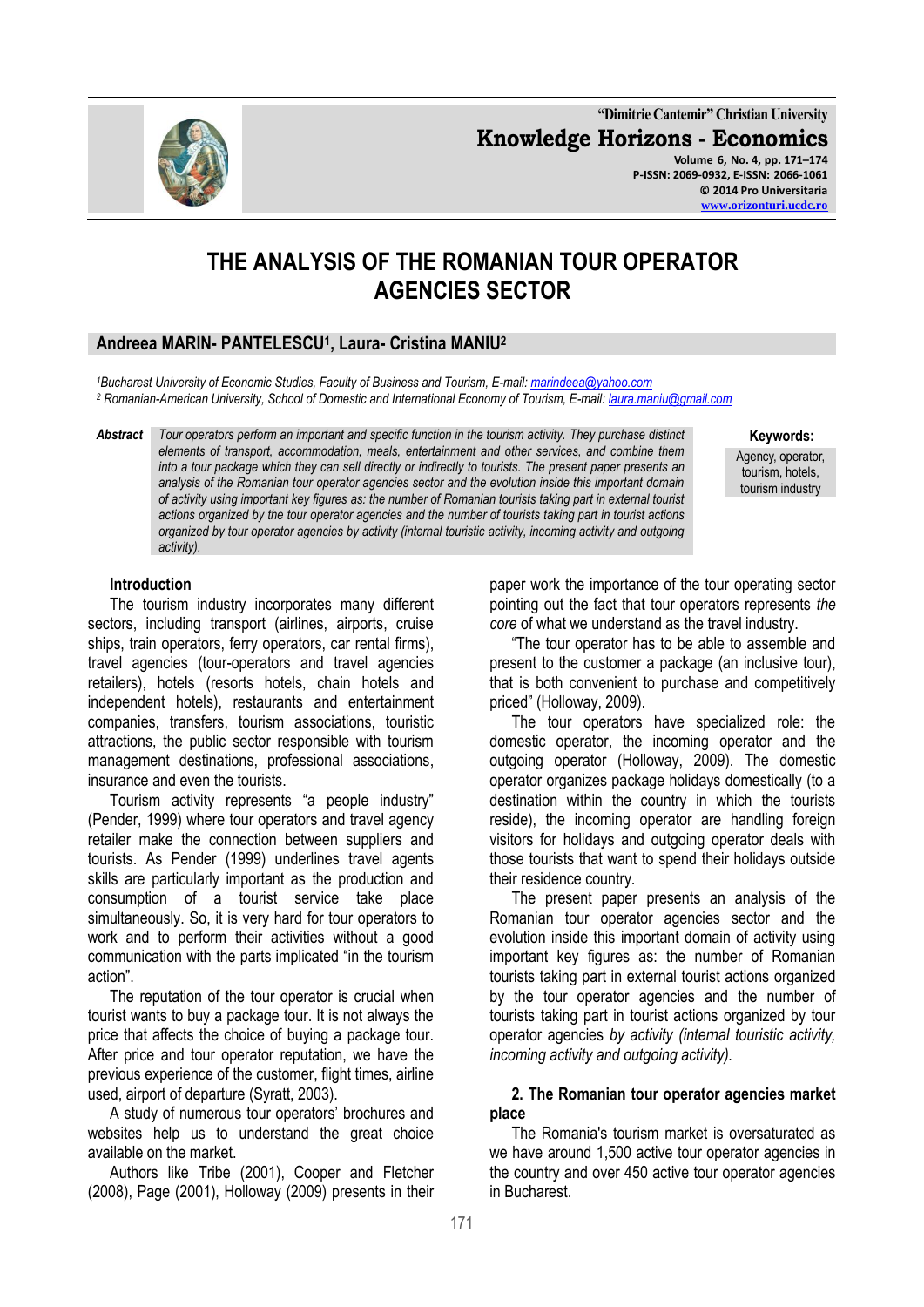The Romanian tour operators' total receipts amounted to 800 million euro. But, unfortunately only the first 150 tour operators from top 500 have a turnover above 1 million euro. The rest, 1,350 travel agencies have a turnover less that 1 million euro.

Regarding the Top 10 tour operators in Romania, in 2013 the results according to the turnover shows us that TOURING EUROPABUS ROMANIA SRL (Eurolines and TUI Travel Center) is the market leader, followed closely by PERFECT TOUR and CHRISTIAN TOUR.

| No. | Tour operators name               | Turnover   | Profit   | Loss     | Employees |
|-----|-----------------------------------|------------|----------|----------|-----------|
|     |                                   | (euro)     | (euro)   | (euro)   | (Number)  |
|     | TOURING EUROPABUS ROMANIA SRL     | 50,904,931 | 202625.8 |          | 293       |
| 2   | PERFECT TOUR SRL                  | 46,386,859 | 304054.2 |          | 163       |
| 3   | CHRISTIAN'76 TOUR SRL             | 43,891,615 | 980308.1 |          | 100       |
| 4   | <b>HAPPY TOUR SRL</b>             | 36,377,463 |          | 672978.9 | 86        |
| 5   | <b>EXIMTUR SRL</b>                | 35,972,502 | 316295.3 |          | 130       |
| 6   | CONCEPT CONSULT & PROSPECT S.R.L. | 26,669,323 | 1357441  |          | 45        |
|     | <b>VOLA.RO SRL</b>                | 24,146,829 | 189564.9 |          | 43        |
| 8   | <b>HOTELAIR SRL</b>               | 18,305,959 | 237804.5 |          | 10        |
| 9   | <b>BUSINESS TRAVEL TURISM SRL</b> | 15,767,371 | 1016591  |          | 40        |
| 10  | <b>MAREEA COMTUR S.R.L.</b>       | 15,175,058 | 10414.38 |          | 72        |

# *Table 1.* Top 10 tour operators in Romania in 2013

*Source: calculated afte[r http://www.vrajitorul.eu/top/157/agentii-de-turism?an=2013](http://www.vrajitorul.eu/top/157/agentii-de-turism?an=2013)*

The HAPPY TOUR operator is the only one in top ten in 2013 which records a significant financial loss. In 2012, HAPPY TOUR was the leader of the Romanians

tour operators with a turnover of 40,884,654 euro and 108 employees.

| No. | Tour operators name               | Market share |
|-----|-----------------------------------|--------------|
|     | TOURING EUROPABUS ROMANIA SRL     | 6.36         |
| 2   | PERFECT TOUR SRL                  | 5.80         |
| 3   | CHRISTIAN'76 TOUR SRL             | 5.49         |
| 4   | <b>HAPPY TOUR SRL</b>             | 4.55         |
| 5   | <b>EXIMTUR SRL</b>                | 4.50         |
| 6   | CONCEPT CONSULT & PROSPECT S.R.L. | 3.33         |
|     | <b>VOLA.RO SRL</b>                | 3.02         |
| 8   | <b>HOTELAIR SRL</b>               | 2.29         |
| 9   | <b>BUSINESS TRAVEL TURISM SRL</b> | 1.97         |
| 10  | MAREEA COMTUR S.R.L.              | 1.90         |

*Table 2.* Romanian tour operators market share in 2013

*Source: calculated as the turnover of the agency/the total turnover\*100*

# **3. The analysis of the Romanian tour operator agencies activities**

Tour operators organize package tours for the tourist and their offer became more and more diversified and sophisticated to fit the customers' expectations.

Romanian tourists still buy package tours using professional tour operator agencies and like to travel outside the country to destinations like Turkey, Bulgaria, Greece, Spain, Italy and so on. Particularly, for these travel destinations, the Romanian tourists find All Inclusive package tours and Ultra All Inclusive package tours.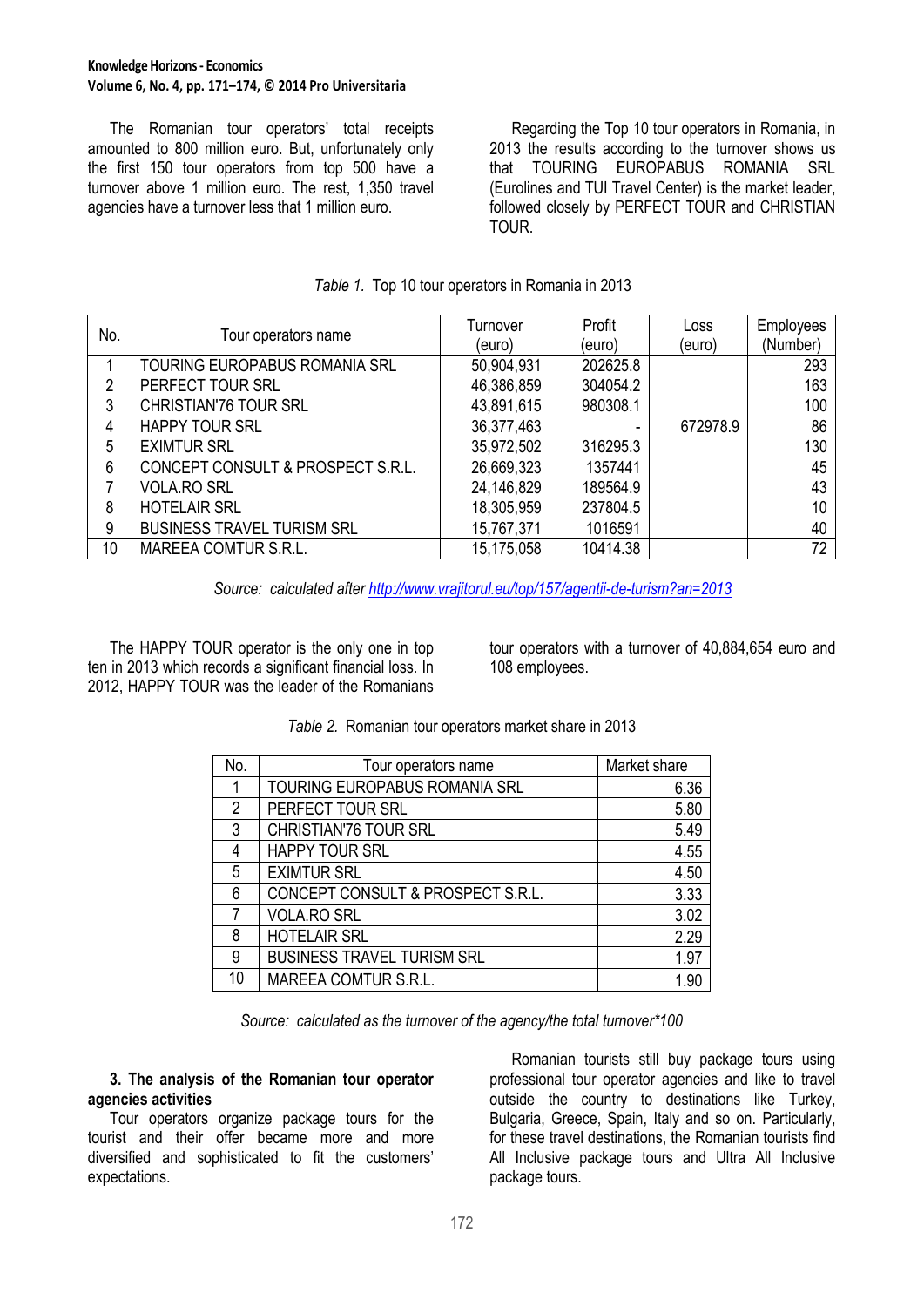| No.             | Destination country                      | No of Romanian tourists |
|-----------------|------------------------------------------|-------------------------|
| 1               | Turkey                                   | 90489                   |
| $\overline{2}$  | Bulgaria                                 | 86334                   |
| 3               | Greece                                   | 74798                   |
| 4               | Spain                                    | 35860                   |
| $\overline{5}$  | Italy                                    | 20306                   |
| $\overline{6}$  | Austria                                  | 15334                   |
| $\overline{7}$  | France                                   | 15150                   |
| 8               | Germany                                  | 15061                   |
| 9               | <b>United Kingdom</b>                    | 7146                    |
| 10              | Croatia                                  | 4412                    |
| 11              | Hungary                                  | 4360                    |
| 12              | Malta                                    | 4253                    |
| 13              | Portugal                                 | 2500                    |
| 14              | Egypt                                    | 2473                    |
| 15              | Netherlands                              | 1910                    |
| 16              | Cyprus                                   | 1802                    |
| 17              | Czech Republic                           | 1766                    |
| 18              | <b>United States of America</b>          | 1386                    |
| 19              | Australia                                | 1295                    |
| 20              | Denmark                                  | 1247                    |
| 21              | Montenegro                               | 1226                    |
| $\overline{22}$ | Switzerland                              | 1107                    |
| 23              | Belgium                                  | 723                     |
| 24              | Tunisia                                  | 659                     |
| 25              | Mexico<br>$\sim$ $\sim$ $\sim$<br>$\sim$ | 568<br>$\mathbf{r}$     |

*Table 3.* Number of Romanian tourists taking part in external tourist actions organized by tour operator agencies *by destination country in 2013 (Top 25 country destination for the Romanian tourists)*

> *Source: adapted after INS, [http://www.insse.ro/cms/,](http://www.insse.ro/cms/)  <http://statistici.insse.ro/shop/index.jsp?page=tempo3&lang=ro&ind=TUR109C>*

The leader in tourists' preferences was in 2013 Turkey with more than 90000 Romanian tourists choosing to spend their holidays in this country. The Turkey tourism services distinguish for a good price quality rapport and commodity.





*Source:**Number of Romanian tourists, adapted after INS[, http://www.insse.ro/cms/,](http://www.insse.ro/cms/) <http://statistici.insse.ro/shop/index.jsp?page=tempo3&lang=ro&ind=TUR109C>*